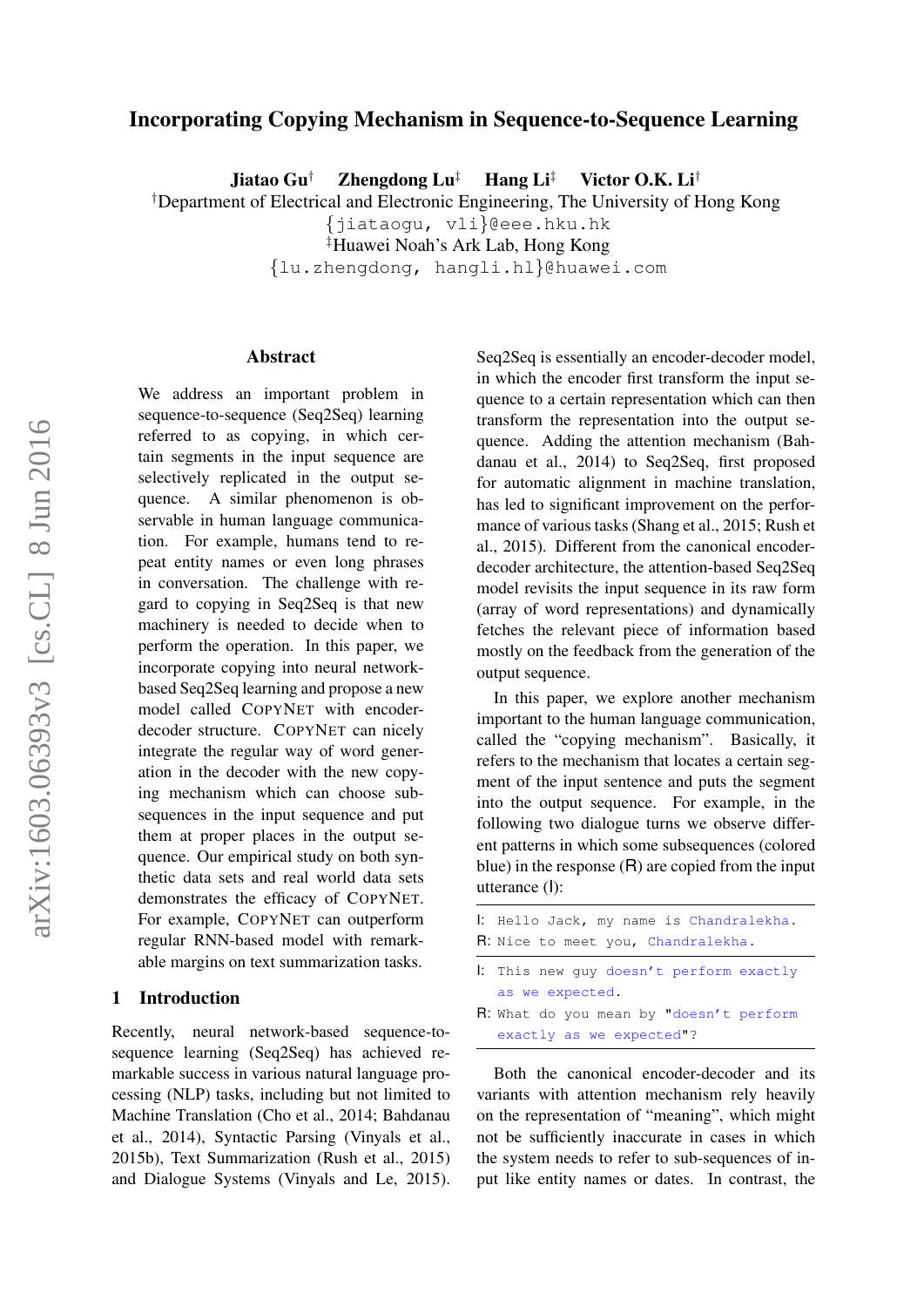copying mechanism is closer to the rote memorization in language processing of human being, deserving a different modeling strategy in neural network-based models. We argue that it will benefit many Seq2Seq tasks to have an elegant unified model that can accommodate both understanding and rote memorization. Towards this goal, we propose COPYNET, which is not only capable of the regular generation of words but also the operation of copying appropriate segments of the input sequence. Despite the seemingly "hard" operation of copying, COPYNET can be trained in an end-toend fashion. Our empirical study on both synthetic datasets and real world datasets demonstrates the efficacy of COPYNET.

# 2 Background: Neural Models for Sequence-to-sequence Learning

Seq2Seq Learning can be expressed in a probabilistic view as maximizing the likelihood (or some other evaluation metrics (Shen et al., 2015)) of observing the output (target) sequence given an input (source) sequence.

## 2.1 RNN Encoder-Decoder

RNN-based Encoder-Decoder is successfully applied to real world Seq2Seq tasks, first by Cho et al. (2014) and Sutskever et al. (2014), and then by (Vinyals and Le, 2015; Vinyals et al., 2015a). In the Encoder-Decoder framework, the source sequence  $X = [x_1, ..., x_{T_S}]$  is converted into a fixed length vector c by the encoder RNN, i.e.

$$
\mathbf{h}_t = f(x_t, \mathbf{h}_{t-1}); \quad \mathbf{c} = \phi(\{\mathbf{h}_1, ..., \mathbf{h}_{T_S}\}) \quad (1)
$$

where  $\{h_t\}$  are the RNN states, c is the so-called context vector, f is the dynamics function, and  $\phi$ summarizes the hidden states, e.g. choosing the last state  $h_{T_S}$ . In practice it is found that gated RNN alternatives such as LSTM (Hochreiter and Schmidhuber, 1997) or GRU (Cho et al., 2014) often perform much better than vanilla ones.

The decoder RNN is to unfold the context vector c into the target sequence, through the following dynamics and prediction model:

$$
\mathbf{s}_t = f(y_{t-1}, \mathbf{s}_{t-1}, \mathbf{c})
$$
  

$$
p(y_t | y_{< t}, X) = g(y_{t-1}, \mathbf{s}_t, \mathbf{c})
$$
 (2)

where  $s_t$  is the RNN state at time t,  $y_t$  is the predicted target symbol at t (through function  $g(\cdot)$ ) with  $y_{< t}$  denoting the history  $\{y_1, \ldots, y_{t-1}\}$ . The prediction model is typically a classifier over the vocabulary with, say, 30,000 words.

## 2.2 The Attention Mechanism

The attention mechanism was first introduced to Seq2Seq (Bahdanau et al., 2014) to release the burden of summarizing the entire source into a fixed-length vector as context. Instead, the attention uses a dynamically changing context  $c_t$  in the decoding process. A natural option (or rather "soft attention") is to represent  $c_t$  as the weighted sum of the source hidden states, i.e.

$$
\mathbf{c}_t = \sum_{\tau=1}^{T_S} \alpha_{t\tau} \mathbf{h}_{\tau}; \quad \alpha_{t\tau} = \frac{e^{\eta(\mathbf{s}_{t-1}, \mathbf{h}_{\tau})}}{\sum_{\tau'} e^{\eta(s_{t-1}, \mathbf{h}_{\tau'})}} \quad (3)
$$

where  $\eta$  is the function that shows the correspondence strength for attention, approximated usually with a multi-layer neural network (DNN). Note that in (Bahdanau et al., 2014) the source sentence is encoded with a Bi-directional RNN, making each hidden state  $h<sub>\tau</sub>$  aware of the contextual information from both ends.

## 3 COPYNET

From a cognitive perspective, the copying mechanism is related to rote memorization, requiring less understanding but ensuring high literal fidelity. From a modeling perspective, the copying operations are more rigid and symbolic, making it more difficult than soft attention mechanism to integrate into a fully differentiable neural model. In this section, we present COPYNET, a differentiable Seq2Seq model with "copying mechanism", which can be trained in an end-to-end fashion with just gradient descent.

### 3.1 Model Overview

As illustrated in Figure 1, COPYNET is still an encoder-decoder (in a slightly generalized sense). The source sequence is transformed by Encoder into representation, which is then read by Decoder to generate the target sequence.

Encoder: Same as in (Bahdanau et al., 2014), a bi-directional RNN is used to transform the source sequence into a series of hidden states with equal length, with each hidden state  $h_t$  corresponding to word  $x_t$ . This new representation of the source,  $\{h_1, ..., h_{T_S}\}\$ , is considered to be a short-term memory (referred to as M in the remainder of the paper), which will later be accessed in multiple ways in generating the target sequence (decoding).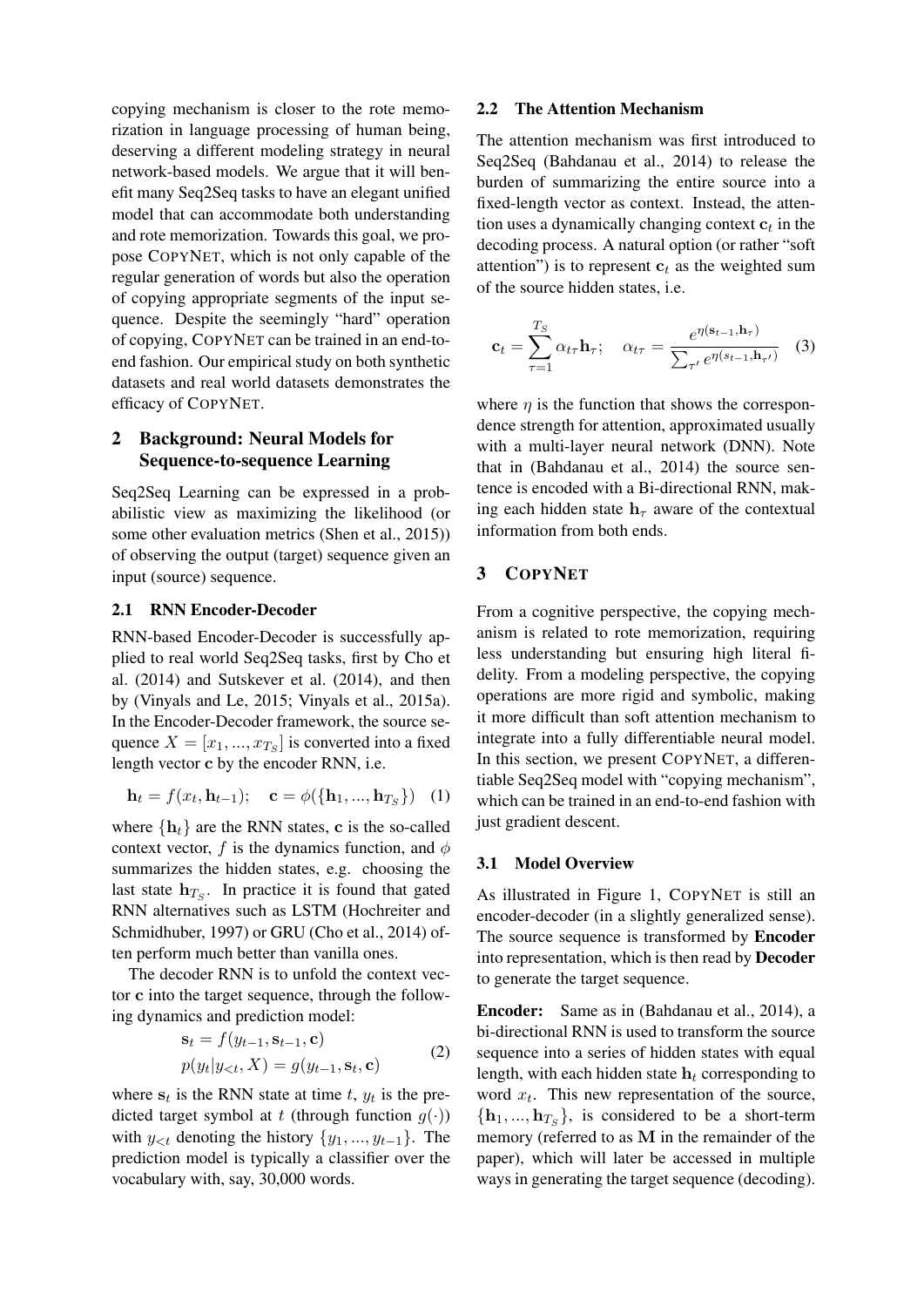

Figure 1: The overall diagram of COPYNET. For simplicity, we omit some links for prediction (see Sections 3.2 for more details).

Decoder: An RNN that reads M and predicts the target sequence. It is similar with the canonical RNN-decoder in (Bahdanau et al., 2014), with however the following important differences

- Prediction: COPYNET predicts words based on a mixed probabilistic model of two modes, namely the generate-mode and the copymode, where the latter picks words from the source sequence (see Section 3.2);
- State Update: the predicted word at time  $t-1$ is used in updating the state at  $t$ , but COPY-NET uses not only its word-embedding but also its corresponding location-specific hidden state in M (if any) (see Section 3.3 for more details);
- Reading M: in addition to the attentive read to M, COPYNET also has"selective read" to M, which leads to a powerful hybrid of content-based addressing and location-based addressing (see both Sections 3.3 and 3.4 for more discussion).

#### 3.2 Prediction with Copying and Generation

We assume a vocabulary  $V = \{v_1, ..., v_N\}$ , and use UNK for any out-of-vocabulary (OOV) word. In addition, we have another set of words  $X$ , for all the *unique* words in source sequence  $X =$  ${x_1, ..., x_{T_S}}$ . Since X may contain words not in  $V$ , copying sub-sequence in X enables COPY-NET to output some OOV words. In a nutshell, the instance-specific vocabulary for source  $X$  is  $\mathcal{V} \cup$  UNK  $\cup$  X.

Given the decoder RNN state  $s_t$  at time t together with M, the probability of generating any target word  $y_t$ , is given by the "mixture" of probabilities as follows

$$
p(y_t | \mathbf{s}_t, y_{t-1}, \mathbf{c}_t, \mathbf{M}) = p(y_t, \mathbf{g} | \mathbf{s}_t, y_{t-1}, \mathbf{c}_t, \mathbf{M}) + p(y_t, \mathbf{c} | \mathbf{s}_t, y_{t-1}, \mathbf{c}_t, \mathbf{M}) \quad (4)
$$

where g stands for the generate-mode, and c the copy mode. The probability of the two modes are given respectively by

$$
p(y_t, \mathbf{g}|\cdot) = \begin{cases} \frac{1}{Z} e^{\psi_g(y_t)}, & y_t \in \mathcal{V} \\ 0, & y_t \in \mathcal{X} \cap \bar{V} \end{cases}
$$
  
\n
$$
p(y_t, \mathbf{c}|\cdot) = \begin{cases} \frac{1}{Z} \sum_{j:x_j=y_t} e^{\psi_c(x_j)}, & y_t \in \mathcal{X} \\ 0 & \text{otherwise} \end{cases}
$$
 (6)

where  $\psi_q(\cdot)$  and  $\psi_c(\cdot)$  are score functions for generate-mode and copy-mode, respectively, and  $Z$  is the normalization term shared by the two modes,  $Z = \sum_{v \in \mathcal{V} \cup \{\text{UNK}\}} e^{\psi_g(v)} + \sum_{x \in X} e^{\psi_c(x)}$ . Due to the shared normalization term, the two modes are basically competing through a softmax function (see Figure 1 for an illustration with example), rendering Eq.(4) different from the canonical definition of the mixture model (McLachlan and Basford, 1988). This is also pictorially illustrated in Figure 2. The score of each mode is calculated: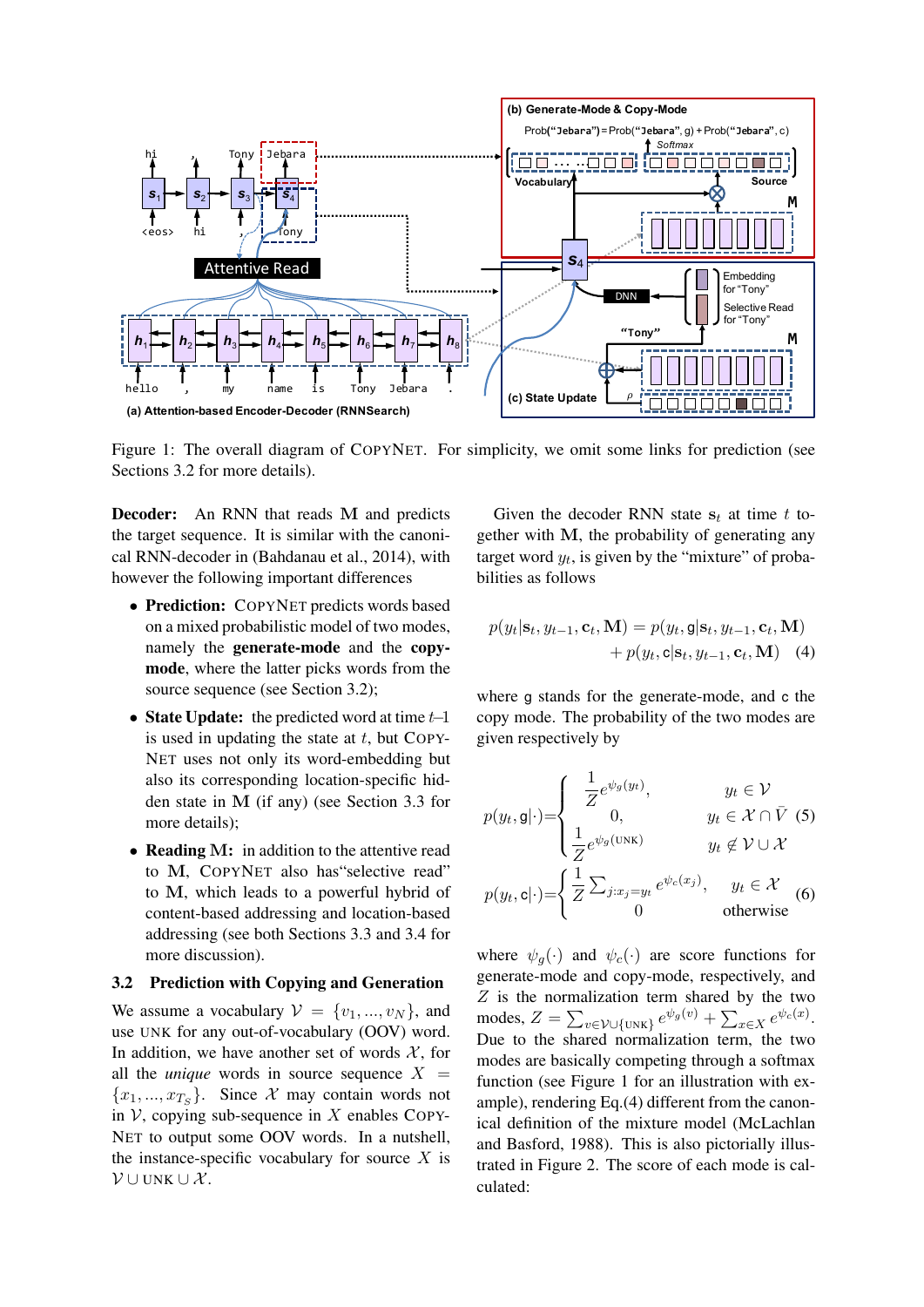

Figure 2: The illustration of the decoding probability  $p(y_t|\cdot)$  as a 4-class classifier.

Generate-Mode: The same scoring function as in the generic RNN encoder-decoder (Bahdanau et al., 2014) is used, i.e.

$$
\psi_g(y_t = v_i) = \mathbf{v}_i^{\top} \mathbf{W}_o \mathbf{s}_t, \quad v_i \in \mathcal{V} \cup \text{UNK} \quad (7)
$$

where  $\mathbf{W}_o \in \mathbb{R}^{(N+1) \times d_s}$  and  $\mathbf{v}_i$  is the one-hot indicator vector for  $v_i$ .

Copy-Mode: The score for "copying" the word  $x_j$  is calculated as

$$
\psi_c(y_t = x_j) = \sigma\left(\mathbf{h}_j^\top \mathbf{W}_c\right) \mathbf{s}_t, \quad x_j \in \mathcal{X} \quad (8)
$$

where  $\mathbf{W}_c \in \mathbb{R}^{d_h \times d_s}$ , and  $\sigma$  is a non-linear activation function, considering that the non-linear transformation in Eq.(8) can help project  $s_t$  and  $h_j$ in the same semantic space. Empirically, we also found that using the tanh non-linearity worked better than linear transformation, and we used that for the following experiments. When calculating the copy-mode score, we use the hidden states  $\{h_1, ..., h_{T_S}\}\$  to "represent" each of the word in the source sequence  $\{x_1, ..., x_{T_S}\}\$  since the bidirectional RNN encodes not only the content, but also the location information into the hidden states in M. The location informaton is important for copying (see Section 3.4 for related discussion). Note that we sum the probabilities of all  $x_i$  equal to  $y_t$  in Eq. (6) considering that there may be multiple source symbols for decoding  $y_t$ . Naturally we let  $p(y_t, c|.) = 0$  if  $y_t$  does not appear in the source sequence, and set  $p(y_t, \mathbf{g}|\cdot) = 0$  when  $y_t$ only appears in the source.

#### 3.3 State Update

COPYNET updates each decoding state  $s_t$  with the previous state  $s_{t-1}$ , the previous symbol  $y_{t-1}$ and the context vector  $c_t$  following Eq. (2) for the generic attention-based Seq2Seq model. However, there is some minor changes in the  $y_{t-1}$   $\longrightarrow$ s<sub>t</sub> path for the copying mechanism. More specifically,  $y_{t-1}$  will be represented as  $[e(y_{t-1}); \zeta(y_{t-1})]^\top$ , where  $e(y_{t-1})$  is the word embedding associated with  $y_{t-1}$ , while  $\zeta(y_{t-1})$  is the weighted sum of hidden states in M corresponding to  $y_t$ 

$$
\zeta(y_{t-1}) = \sum_{\tau=1}^{T_S} \rho_{t\tau} \mathbf{h}_{\tau}
$$
\n
$$
\rho_{t\tau} = \begin{cases}\n\frac{1}{K} p(x_{\tau}, \mathbf{c} | \mathbf{s}_{t-1}, \mathbf{M}), & x_{\tau} = y_{t-1} \\
0 & \text{otherwise}\n\end{cases}
$$
\n(9)

where  $K$  is the normalization term which equals  $\sum_{\tau':x_{\tau'}=y_{t-1}} p(x_{\tau'}, c | \mathbf{s}_{t-1}, \mathbf{M})$ , considering there may exist multiple positions with  $y_{t-1}$  in the source sequence. In practice,  $\rho_{t\tau}$  is often concentrated on one location among multiple appearances, indicating the prediction is closely bounded to the location of words.

In a sense  $\zeta(y_{t-1})$  performs a type of read to M similar to the attentive read (resulting  $c_t$ ) with however higher precision. In the remainder of this paper,  $\zeta(y_{t-1})$  will be referred to as *selective read.*  $\zeta(y_{t-1})$  is specifically designed for the copy mode: with its pinpointing precision to the corresponding  $y_{t-1}$ , it naturally bears the location of  $y_{t-1}$  in the source sequence encoded in the hidden state. As will be discussed more in Section 3.4, this particular design potentially helps copy-mode in covering a consecutive sub-sequence of words. If  $y_{t-1}$  is not in the source, we let  $\zeta(y_{t-1}) = 0$ .

## 3.4 Hybrid Addressing of M

We hypothesize that COPYNET uses a hybrid strategy for fetching the content in M, which combines both content-based and location-based addressing. Both addressing strategies are coordinated by the decoder RNN in managing the attentive read and selective read, as well as determining when to enter/quit the copy-mode.

Both the semantics of a word and its location in  $X$  will be encoded into the hidden states in  $M$ by a properly trained encoder RNN. Judging from our experiments, the attentive read of COPYNET is driven more by the semantics and language model, therefore capable of traveling more freely on M, even across a long distance. On the other hand, once COPYNET enters the copy-mode, the selective read of M is often guided by the location information. As the result, the selective read often takes rigid move and tends to cover consecutive words, including UNKs. Unlike the explicit design for hybrid addressing in Neural Turing Machine (Graves et al., 2014; Kurach et al., 2015), COPYNET is more subtle: it provides the archi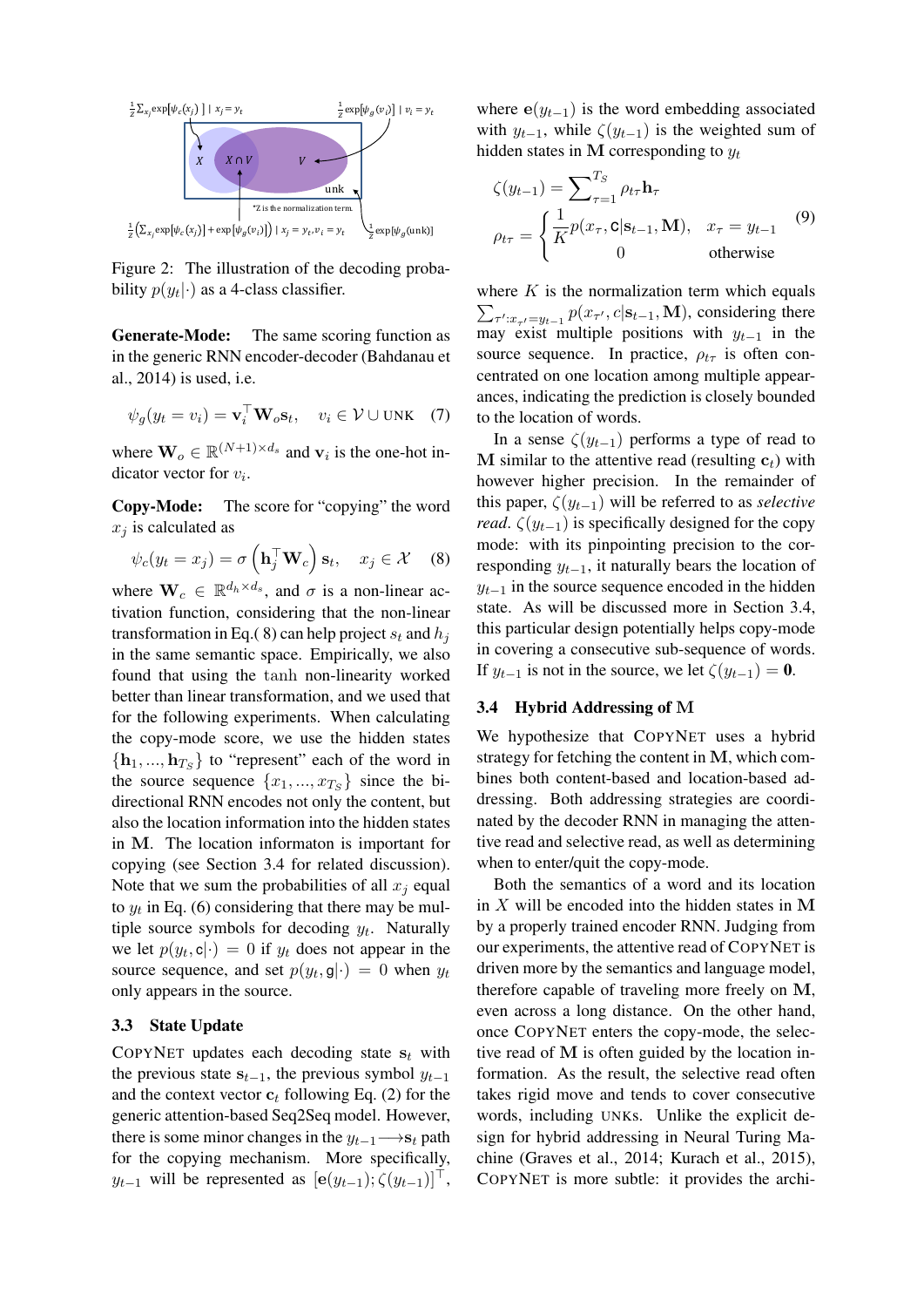tecture that can facilitate some particular locationbased addressing and lets the model figure out the details from the training data for specific tasks.

Location-based Addressing: With the location information in  $\{h_i\}$ , the information flow

$$
\zeta(y_{t-1}) \xrightarrow{\text{update}} \mathbf{s}_t \xrightarrow{\text{predict}} y_t \xrightarrow{\text{sel. read}} \zeta(y_t)
$$

provides a simple way of "moving one step to the right" on  $X$ . More specifically, assuming the selective read  $\zeta(y_{t-1})$  concentrates on the  $\ell^{th}$  word in X, the state-update operation  $\zeta(y_{t-1}) \longrightarrow^{\text{update}} s_t$ acts as "location  $\leftarrow$  location+1", making  $s_t$ favor the  $(\ell+1)^{th}$  word in X in the prediction  $s_t \xrightarrow{\text{predict}} y_t$  in copy-mode. This again leads to the selective read  $\hat{h}_t \stackrel{\text{sel. read}}{\longrightarrow} \zeta(y_t)$  for the state update of the next round.

Handling Out-of-Vocabulary Words Although it is hard to verify the exact addressing strategy as above directly, there is strong evidence from our empirical study. Most saliently, a properly trained COPYNET can copy a fairly long segment full of OOV words, despite the lack of semantic information in its M representation. This provides a natural way to extend the effective vocabulary to include all the words in the source. Although this change is small, it seems quite significant empirically in alleviating the OOV problem. Indeed, for many NLP applications (e.g., text summarization or spoken dialogue system), much of the OOV words on the target side, for example the proper nouns, are essentially the replicates of those on the source side.

# 4 Learning

Although the copying mechanism uses the "hard" operation to copy from the source and choose to paste them or generate symbols from the vocabulary, COPYNET is fully differentiable and can be optimized in an end-to-end fashion using backpropagation. Given the batches of the source and target sequence  $\{X\}_N$  and  $\{Y\}_N$ , the objectives are to minimize the negative log-likelihood:

$$
\mathcal{L} = -\frac{1}{N} \sum_{k=1}^{N} \sum_{t=1}^{T} \log \left[ p(y_t^{(k)} | y_{  
where we use superscripts to index the instances.
$$

Since the probabilistic model for observing any target word is a mixture of generate-mode and copy-mode, there is no need for any additional labels for modes. The network can learn to coordinate the two modes from data. More specifically, if one particular word  $y_t^{(k)}$  $t_t^{(k)}$  can be found

in the source sequence, the copy-mode will contribute to the mixture model, and the gradient will more or less encourage the copy-mode; otherwise, the copy-mode is discouraged due to the competition from the shared normalization term Z. In practice, in most cases one mode dominates.

# 5 Experiments

We report our empirical study of COPYNET on the following three tasks with different characteristics

- 1. A synthetic dataset on with simple patterns;
- 2. A real-world task on text summarization;
- 3. A dataset for simple single-turn dialogues.

## 5.1 Synthetic Dataset

Dataset: We first randomly generate transformation rules with 5∼20 symbols and variables x & y, e.g.

a b  $x c d y e f \rightarrow g h x m$ ,

with  $\{a \, b \, c \, d \in f \}$  h m $\}$  being regular symbols from a vocabulary of size 1,000. As shown in the table below, each rule can further produce a number of instances by replacing the variables with randomly generated subsequences (1∼15 symbols) from the same vocabulary. We create five types of rules, including " $x \rightarrow \emptyset$ ". The task is to learn to do the Seq2Seq transformation from the training instances. This dataset is designed to study the behavior of COPYNET on handling simple and rigid patterns. Since the strings to repeat are random, they can also be viewed as some extreme cases of rote memorization.

| Rule-type                                                 | Examples (e.g. $x = i$ h k, $y = j$ c)               |
|-----------------------------------------------------------|------------------------------------------------------|
| $\mathbf{x} \rightarrow \emptyset$                        | $ a b c d \times e f \rightarrow c d q$              |
| $\mathbf{x} \rightarrow \mathbf{x}$                       | abcd $\mathbf{x}$ ef $\rightarrow$ cd $\mathbf{x}$ q |
| $\mathbf{x} \rightarrow \mathbf{x} \mathbf{x}$            | a b c d $x e f \rightarrow x d x q$                  |
| $\mathbf{x}\mathbf{y} \rightarrow \mathbf{x}$             | a b $y$ d $x$ e $f \rightarrow x$ d i q              |
| $\mathbf{x} \mathbf{y} \rightarrow \mathbf{x} \mathbf{y}$ | a b $y$ d $x$ e f $\rightarrow$ $x$ d $y$ q          |

Experimental Setting: We select 200 artificial rules from the dataset, and for each rule 200 instances are generated, which will be split into training (50%) and testing (50%). We compare the accuracy of COPYNET and the RNN Encoder-Decoder with (i.e. RNNsearch) or without attention (denoted as Enc-Dec). For a fair comparison, we use bi-directional GRU for encoder and another GRU for decoder for all Seq2Seq models, with hidden layer size = 300 and word embedding dimension  $= 150$ . We use bin size  $= 10$  in beam search for testing. The prediction is considered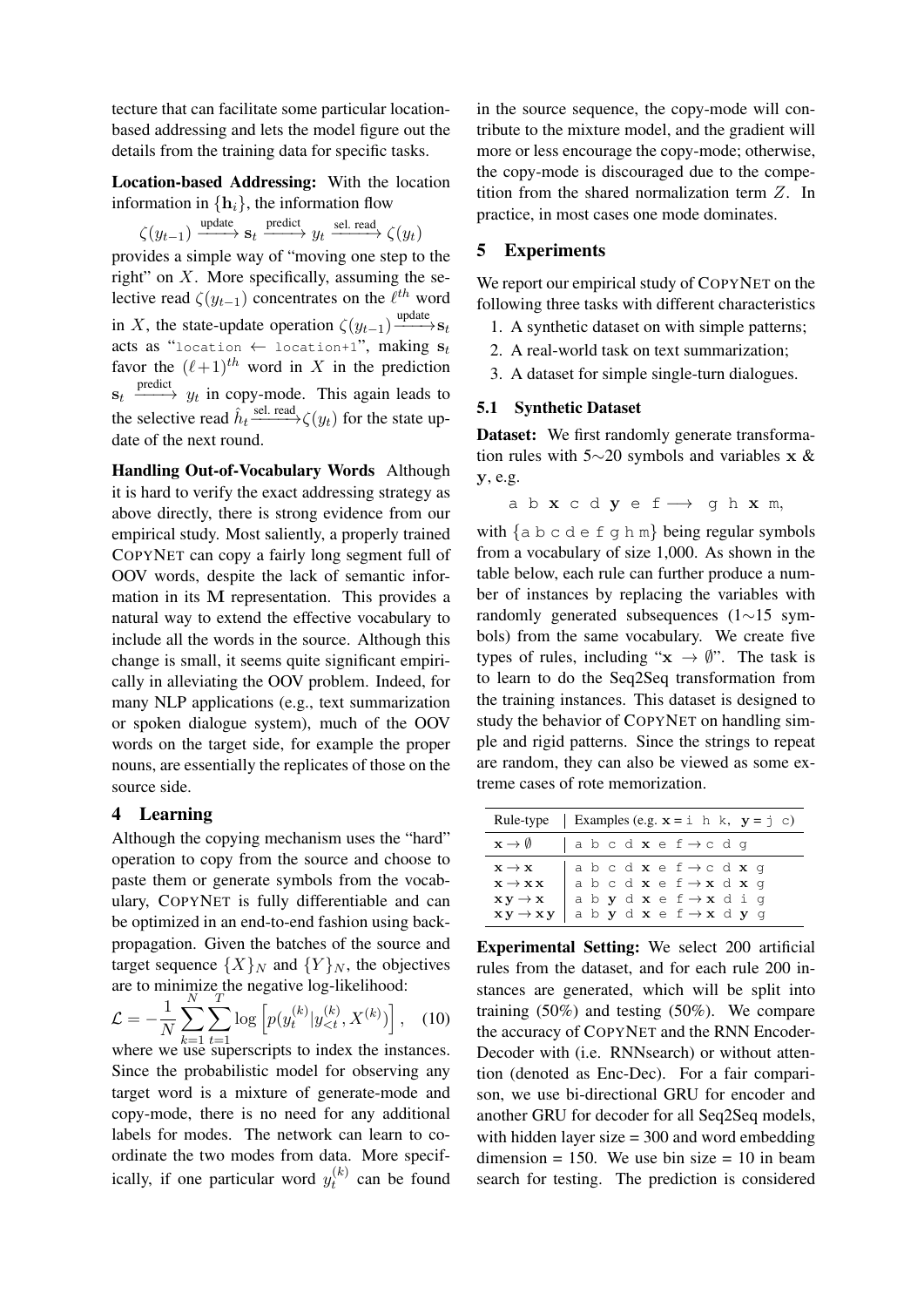| Rule-type        | x               | $\mathbf x$     | $\mathbf x$      | xу              | Хy               |
|------------------|-----------------|-----------------|------------------|-----------------|------------------|
|                  | $\rightarrow$ 0 | $\rightarrow$ x | $\rightarrow$ xx | $\rightarrow$ x | $\rightarrow xy$ |
| Enc-Dec          | 100             | 3.3             | 1.5              | 2.9             | 0.0              |
| <b>RNNSearch</b> | 99.0            | 69.4            | 22.3             | 40.7            | 2.6              |
| <b>COPYNET</b>   | 97.3            | 93.7            | 98.3             | 68.2            | 77.5             |

Table 1: The test accuracy (%) on synthetic data. correct only when the generated sequence is exactly the same as the given one.

It is clear from Table 1 that COPYNET significantly outperforms the other two on all rule-types except " $\mathbf{x} \rightarrow \emptyset$ ", indicating that COPYNET can effectively learn the patterns with variables and accurately replicate rather long subsequence of symbols at the proper places.This is hard to Enc-Dec due to the difficulty of representing a long sequence with very high fidelity. This difficulty can be alleviated with the attention mechanism. However attention alone seems inadequate for handling the case where strict replication is needed.

A closer look (see Figure 3 for example) reveals that the decoder is dominated by copy-mode when moving into the subsequence to replicate, and switch to generate-mode after leaving this area, showing COPYNET can achieve a rather precise coordination of the two modes.



Figure 3: Example output of COPYNET on the synthetic dataset. The heatmap represents the activations of the copy-mode over the input sequence (left) during the decoding process (bottom).

## 5.2 Text Summarization

Automatic text summarization aims to find a condensed representation which can capture the core meaning of the original document. It has been recently formulated as a Seq2Seq learning problem in (Rush et al., 2015; Hu et al., 2015), which essentially gives *abstractive* summarization since the summary is generated based on a representation of the document. In contrast, *extractive* summarization extracts sentences or phrases from the original text to fuse them into the summaries, therefore making better use of the overall structure of the original document. In a sense, COPY-NET for summarization lies somewhere between two categories, since part of output summary is actually extracted from the document (via the copying mechanism), which are fused together possibly with the words from the generate-mode.

**Dataset:** We evaluate our model on the recently published LCSTS dataset (Hu et al., 2015), a large scale dataset for short text summarization. The dataset is collected from the news medias on Sina Weibo<sup>1</sup> including pairs of (short news, summary) in Chinese. Shown in Table 2, PART II and III are manually rated for their quality from 1 to 5. Following the setting of (Hu et al., 2015) we use Part I as the training set and and the subset of Part III scored from 3 to 5 as the testing set.

| <b>Dataset</b>        | PART I    | <b>PART II</b> | <b>PART III</b> |
|-----------------------|-----------|----------------|-----------------|
| no. of pairs          | 2,400,591 | 10.666         | 1106            |
| no. of score $\geq 3$ |           | 8685           | 725             |

Table 2: Some statistics of the LCSTS dataset.

Experimental Setting: We try COPYNET that is based on character  $(+C)$  and word  $(+W)$ . For the word-based variant the word-segmentation is obtained with jieba<sup>2</sup>. We set the vocabulary size to  $3,000$  (+C) and  $10,000$  (+W) respectively, which are much smaller than those for models in (Hu et al., 2015). For both variants we set the embedding dimension to 350 and the size of hidden layers to 500. Following (Hu et al., 2015), we evaluate the test performance with the commonly used ROUGE-1, ROUGE-2 and ROUGE-L (Lin, 2004), and compare it against the two models in (Hu et al., 2015), which are essentially canonical Encoder-Decoder and its variant with attention.

| Models             | ROUGE scores on LCSTS $(\%)$<br>$R-I$ .<br>$R-1$<br>$R-2$ |      |      |      |
|--------------------|-----------------------------------------------------------|------|------|------|
| <b>RNN</b>         | +C.                                                       | 21.5 | 8.9  | 18.6 |
| (Hu et al., 2015)  | $+W$                                                      | 17.7 | 8.5  | 15.8 |
| <b>RNN</b> context | $+C$                                                      | 29.9 | 17.4 | 27.2 |
| (Hu et al., 2015)  | $+W$                                                      | 26.8 | 16.1 | 24.1 |
| <b>COPYNET</b>     | $+C$                                                      | 34.4 | 21.6 | 31.3 |
|                    | $+W$                                                      | 35.0 | 22.3 | 32.0 |

Table 3: Testing performance of LCSTS, where "RNN" is canonical Enc-Dec, and "RNN context" its attentive variant.

It is clear from Table 3 that COPYNET beats the competitor models with big margin. Hu et al. (2015) reports that the performance of a word-based model is inferior to a character-based

<sup>1</sup>www.sina.com

<sup>2</sup> https://pypi.python.org/pypi/jieba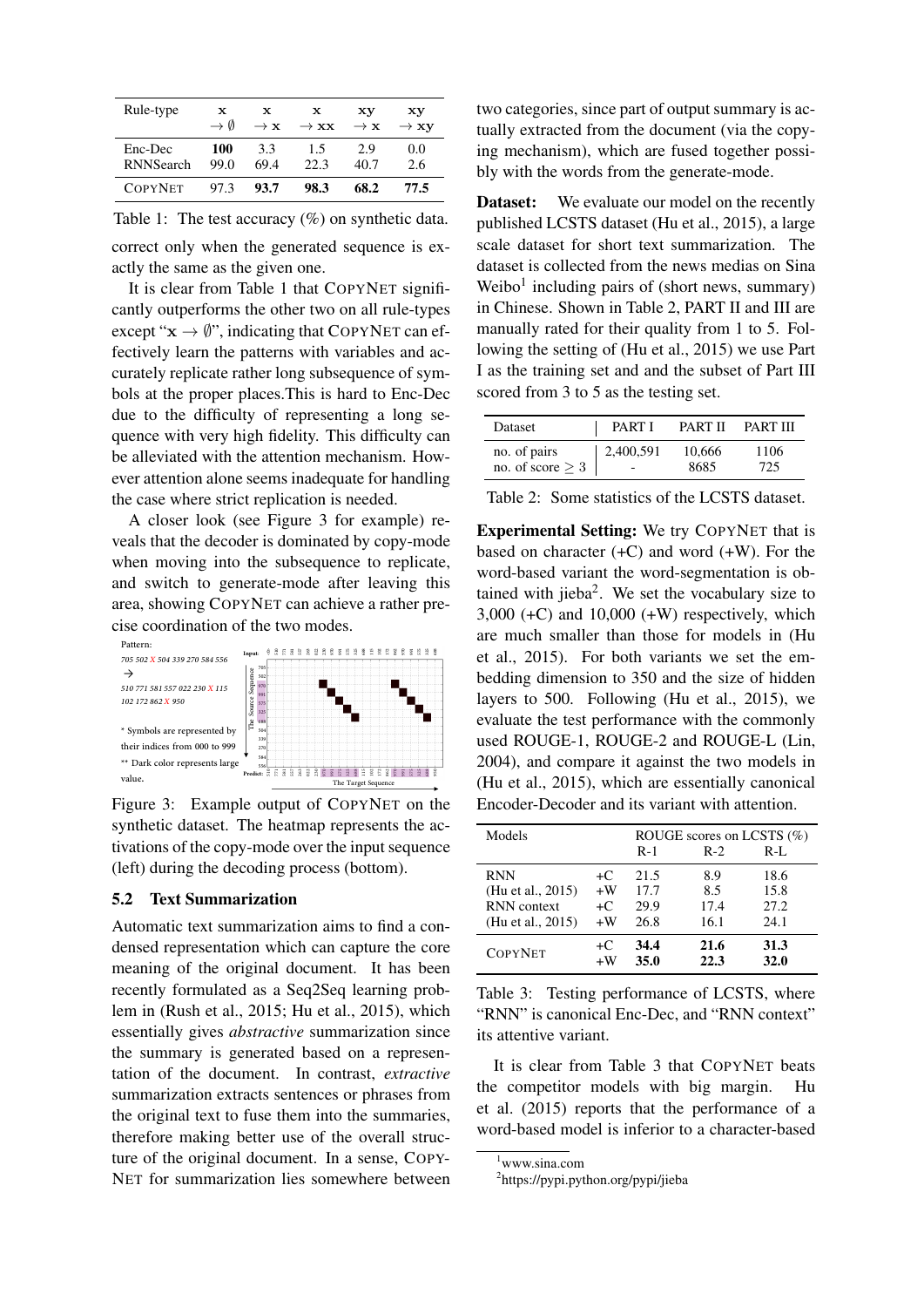| Input(1): 今天上午 9 点半,复旦 <u>投毒案</u> 将 在 上海 <u>二中院 公开审理</u> 。 <u>被害 学生 黄洋</u> 的 亲属 已 从 四川 抵达 上海 , <u>其父 称待</u> 刑事 部分结束 后 , 再 提 民事 赔偿 , <u>黄洋</u> 92 岁 的 奶奶 依然<br>不知情 。 今年 4 月 , 在 复旦 <u>上海医学院</u> 读 研究生 的 <u>黄洋 疑遭</u> 室友 <u>林森 浩 投毒</u> , 不幸身亡 。 新民 网<br>Today 9:30, the Fudan poisoning case will be will on public trial at the Shanghai Second Intermediate Court. The relatives of the murdered student Huang Yang has arrived at Shanghai from Sichuan. His father said that they<br>the lawsuit for civil compensation after the criminal section. HuangYang 92-year-old grandmother is still unaware of his death. In April, a graduate student at Fudan University Shanghai Medical College, Huang Yang is alleg<br>poisoned and killed by his roommate Lin Senhao. Reported by Xinmin |
|----------------------------------------------------------------------------------------------------------------------------------------------------------------------------------------------------------------------------------------------------------------------------------------------------------------------------------------------------------------------------------------------------------------------------------------------------------------------------------------------------------------------------------------------------------------------------------------------------------------------------------------------------------------------------------------------------------------------------------------------------------------------------------------------|
| Golden: 林森 浩 投毒案 今日 开审 92 岁 奶奶 尚不知 情<br>the case of Lin Senhao poisoning is on trial today, his 92-year-old grandmother is still unaware of this                                                                                                                                                                                                                                                                                                                                                                                                                                                                                                                                                                                                                                             |
| RNN context: 复旦投毒案: 黄洋疑遭室友投毒凶手已从四川飞往上海,父亲命案另有4人被通知家属不治?                                                                                                                                                                                                                                                                                                                                                                                                                                                                                                                                                                                                                                                                                                                                      |
| CopyNet: 复旦 投毒案 今 在 沪 上 公开审理<br>the Fudan poisoning case is on public trial today in Shanghai                                                                                                                                                                                                                                                                                                                                                                                                                                                                                                                                                                                                                                                                                                |
| Input(2):华谊兄弟(300027)在昨日收盘后发布公告称,公司拟以自有资金3.078亿元收购浙江办乐影视股份有限公司若干股东持有的永乐影视51%的股权。对于此项收购,<br>华谊兄弟董秘胡明昨日表示: "和永乐影视的合并是对华谊兄弟电视剧业务的一个加强。<br>Huayi Brothers (300027) announced that the company intends to buy with its own fund 397.8 million 5.1% of Zhejiang Yongle Film LTD's stake owned by a number of shareholders of Yongle Film LTD. For this acquisition, the<br>secretary of the board, Hu Ming, said yesterday. "the merging with Yongle Film is to strengthen Huayi Brothers on TV business".                                                                                                                                                                                                                                                                                         |
| Golden: 华谊兄弟 拟 收购 永乐 影视 5 1 % 股权<br>Huayi Brothers intends to acquire 51% stake of Zhejiang Yongle Film                                                                                                                                                                                                                                                                                                                                                                                                                                                                                                                                                                                                                                                                                      |
| RNN context: 华谊兄弟收购永乐影视51%股权: 与永乐影视合并为"和唐"影视合并的"UNK"和"UNK"的区别?<br>CopyNet: 华谊 兄弟 拟 3.978 亿 收购 永乐 影视 董秘 称 加强 电视剧 业务<br>Huayi Brothers is intended to 397.8 million acquisition of Yongle Film secretaries called to strengthen the TV business                                                                                                                                                                                                                                                                                                                                                                                                                                                                                                                                                |
| "我们就是普通工人, 在这里等工资。"其中一人说道。7月4日上午, 记者抵达深圳龙华区清湖路上的深圳愿景<br>Input(3): 工厂, 大门 紧锁, 约 20 名工人 散 坐在 树荫下。<br><u>光电子</u> 有限公司 。 正如 传言 一般 , <u>愿景 光电子</u> 倒闭 了 , 大 股东 <u>邢毅</u> 不知 <u>所踪</u> 。<br>The door of factory is locked. About 20 workers are scattered to sit under the shade. "We are ordinary workers, waiting for our salary" one of them said. In the morning of July 4th, reporters arrived at Yuanjing Photoelect<br>Corporation located at Qinghu Road, Longhua District, Shenzhen. Justas the rumor, Yuanjing Photoelectron Corporation is closed down and the big shareholder Xing Yi is missing.                                                                                                                                                                                      |
| Golden: 深圳 亿元 级 LED 企业倒闭 烈日 下 工人 苦 等 老板<br>Hundred-million CNY worth LED enterprise is closed down and workers wait for the boss under the scorching sun                                                                                                                                                                                                                                                                                                                                                                                                                                                                                                                                                                                                                                     |
| RNN context: 深圳 " <unk>": 深圳<unk><unk>, <unk>, <unk>, <unk></unk></unk></unk></unk></unk></unk>                                                                                                                                                                                                                                                                                                                                                                                                                                                                                                                                                                                                                                                                                              |
| CopyNet: 愿景 光电子 倒闭 20 名 工人 散 坐在 树荫下<br>Yuanjing Photoelectron Corporation is closed down, 20 workers are scattered to sit under the shade                                                                                                                                                                                                                                                                                                                                                                                                                                                                                                                                                                                                                                                    |
| Input(4): 截至 2012 年 10 月底, 全国累计报告 艾滋病 <u>病毒感染者</u> 和 病人 492191 例。卫生部 称, 性传播已 成为艾滋病 的主要 传播 途径。至 2011 年 9 月, 艾滋病 <u>感染者 和 病人数</u> 累<br>计报告 数排 在 前 6 位 的 省份 依次 为 云南 、 广西 、 河南 、 四川 、 新疆 和 广东 , 占 全国 的 zs.8 % 。 。<br>At the end of October 2012, the national total of reported HIV infected people and AIDS patients is 492,191 cases. The Health Ministry saids exual transmission has become the main route of transmission of AIDS. To Septembe<br>2011, the six provinces with the most reported HIV infected people and AIDS patients were Yunnan, Guangxi, Henan,Sichuan, Xinjiang and Guangdong, accounting for 75.8% of the country.                                                                                                                                                    |
| Golden: 卫生部: 性传播 成 艾滋病 主要 传播 途径<br>Ministry of Health: Sexually transmission became the main route of transmission of AIDS                                                                                                                                                                                                                                                                                                                                                                                                                                                                                                                                                                                                                                                                   |
| RNN context: 全国累计报告艾滋病患者和病人 <unk>例艾滋病患者占全国<unk>%, 性传播成艾滋病高发人群?</unk></unk>                                                                                                                                                                                                                                                                                                                                                                                                                                                                                                                                                                                                                                                                                                                   |
| CopyNet: 卫生部: 性传播已成为艾滋病主要传播途径<br>Ministry of Health: Sexually transmission has become the main route of transmission of AIDS                                                                                                                                                                                                                                                                                                                                                                                                                                                                                                                                                                                                                                                                 |
| Input(5): 中国 反垄断 调查 风暴 继续 <u>席卷 汽车行业</u> , 继 德国 <u>车企</u> 奥迪 和 美国 <u>车企 克莱斯勒</u> " <u>沦陷</u> "之后, 又 有 12 家 日本 汽车 企业 <u>卷入漩涡</u> 。 记者 从 业内人士 获悉, 丰田 旗下 的<br>雷克萨斯近期曾被发改委约谈。<br>Chinese antitrust investigation continues to sweep the automotive industry. After Germany Audi car and the US Chrysler "fell", there are 12 Japanese car companies involved in the whirlpool. Reporters leamed from the inside<br>that Toyota's Lexus has been asked to report to the Development and Reform Commission recently.                                                                                                                                                                                                                                                                               |
| Golden: 发改委 公布 汽车 反垄断 进程: 丰田 雷克萨斯 近期 被 约 谈<br>the investigation by Development and Reform Commission: Toyota's Lexus has been asked to report                                                                                                                                                                                                                                                                                                                                                                                                                                                                                                                                                                                                                                                |
| RNN context: 丰田雷克萨斯遭发改委约谈: 曾被约谈丰田旗下的雷克萨斯遭发改委约谈负人被约谈                                                                                                                                                                                                                                                                                                                                                                                                                                                                                                                                                                                                                                                                                                                                          |
| CopyNet: 中国 反垄断 继续 席卷 汽车行业 12 家 日本 汽车 企业 被 发改委 约 谈<br>Chinese antitrust investigation continues to sweep the automotive industry. 12 Japanese car companies are asked to report to he Development and Reform Commission                                                                                                                                                                                                                                                                                                                                                                                                                                                                                                                                                                      |
| Input(6): <u>镁离子</u> 电池相比 <u>锂电池</u> 能量 <u>密度</u> 提升了近一倍,这意味着使用了 <u>镁</u> 电池的电动车, <u>纯电续航</u> 也将 <u>有质</u> 的提升。但目前由于 <u>电解质等技术壁垒</u> ,要大规模 <u>量产</u> 并取代 <u>锂电池</u> 还为时过早。<br>The energy density of Magnesium ion batteries almost doubles that of lithium battery, which means that for the electric vehicles using of magnesium batteries will last longer even at pure electric power. But currently due<br>technical barriers to the electrolyte, it is still too early for the mass production of it and replacing lithium batteries                                                                                                                                                                                                                                                    |
| Golden: 锂电池或将被淘汰 能量密度更高的镁电池亦大势所趋<br>Lithium batteries will be phased out, magnesium battery with energy density higher will be the future trend                                                                                                                                                                                                                                                                                                                                                                                                                                                                                                                                                                                                                                              |
| RNN context: <unk>、<unk>、<unk>、<unk>、<unk>、<unk>、<unk>、<unk>、<unk>、<unk>、<unk>、<unk>、<unk>、</unk></unk></unk></unk></unk></unk></unk></unk></unk></unk></unk></unk></unk>                                                                                                                                                                                                                                                                                                                                                                                                                                                                                                                                                                                                                    |
| CopyNet: 镁离子电池问世: 大规模量产取代锂电池<br>Magnesium ion battery is developed : mass production of it will replace lithium batteries                                                                                                                                                                                                                                                                                                                                                                                                                                                                                                                                                                                                                                                                    |
| Input(7): 1 . 掌握技巧 <u>融会贯通</u> ; 2 . 学会 融资 ; 3 . 懂 法律 ; 4 . 保持 自信 ; 5 .测试 + 尝试 ; 6 . 了解 客户 的 需求 ; 7 . 预测 + 衡量 + 确保 ; 8 . 做好 与 各种 小 <u>bug</u> 做 斗争 的 心态 ; 9 .                                                                                                                                                                                                                                                                                                                                                                                                                                                                                                                                                                                                                                |
| 发现 机遇 保持 创业 激情 。<br>1. master the skills; 2 Learn to finance ; 3. understand the law; 4. Be confident; 5. test+ trial; 6. understand the need of customers; 7 forecast + measure + ensure; 8. mentally prepared to fight all kinds of small bugs;<br>opportunities and keep the passion of start-up.                                                                                                                                                                                                                                                                                                                                                                                                                                                                                         |
| Golden: 初次 创业者 必知 的 10 个 技巧<br>The 10 tips for the first time start-ups                                                                                                                                                                                                                                                                                                                                                                                                                                                                                                                                                                                                                                                                                                                      |
| RNN context: 6个方法让你创业的6个 <unk>与<unk>, 你怎么看懂你的创业故事吗? (6家)</unk></unk>                                                                                                                                                                                                                                                                                                                                                                                                                                                                                                                                                                                                                                                                                                                         |
| CopyNet: 创业 成功 的 9个 技巧<br>The 9 tips for success in start-up                                                                                                                                                                                                                                                                                                                                                                                                                                                                                                                                                                                                                                                                                                                                 |
| Input(8): 9 月 3 日, 总部位于日内瓦的世界经济论坛发布了《2014 - 2015年全球竞争力报告》, 瑞士连续六年位居榜首, 成为全球最具竞争力的国家, 新加坡和美国分别第二<br>位和第三位。中国排名第28位,在金砖国家中排名最高。<br>On September 3, the Geneva based World Economic Forum released " The Global Competitiveness Report 2014-2015". Switzerland topped the list for six consecutive years, becoming the world's most competitive country. Singapore<br>and the United States are in the second and third place respectively. China is in the 28th place, ranking highest among the BRIC countries.                                                                                                                                                                                                                                                                               |
| Golden: 全球 竞争力 排行榜 中国 居 28 位居 金砖 国家 首位<br>The Global competitiveness ranking list, Chinais in the 28th place, the highest among BRIC countries.                                                                                                                                                                                                                                                                                                                                                                                                                                                                                                                                                                                                                                              |
| RNN context: 2014-2015年全球竞争力报告: 瑞士连续6年居榜首中国居28位(首/3———访榜首)中国排名第28位                                                                                                                                                                                                                                                                                                                                                                                                                                                                                                                                                                                                                                                                                                                           |
| CopyNet: 2014 - 2015 年 全球 竞争力 报告: 瑞士 居首 中国 第 28<br>2014--2015 Global Competitiveness Report: Switzerland topped and China the 28th                                                                                                                                                                                                                                                                                                                                                                                                                                                                                                                                                                                                                                                           |

Figure 4: Examples of COPYNET on LCSTS compared with RNN context. Word segmentation is applied on the input, where OOV words are underlined. The highlighted words (with different colors) are those words with copy-mode probability higher than the generate-mode. We also provide literal English translation for the document, the golden, and COPYNET, while omitting that for RNN context since the language is broken.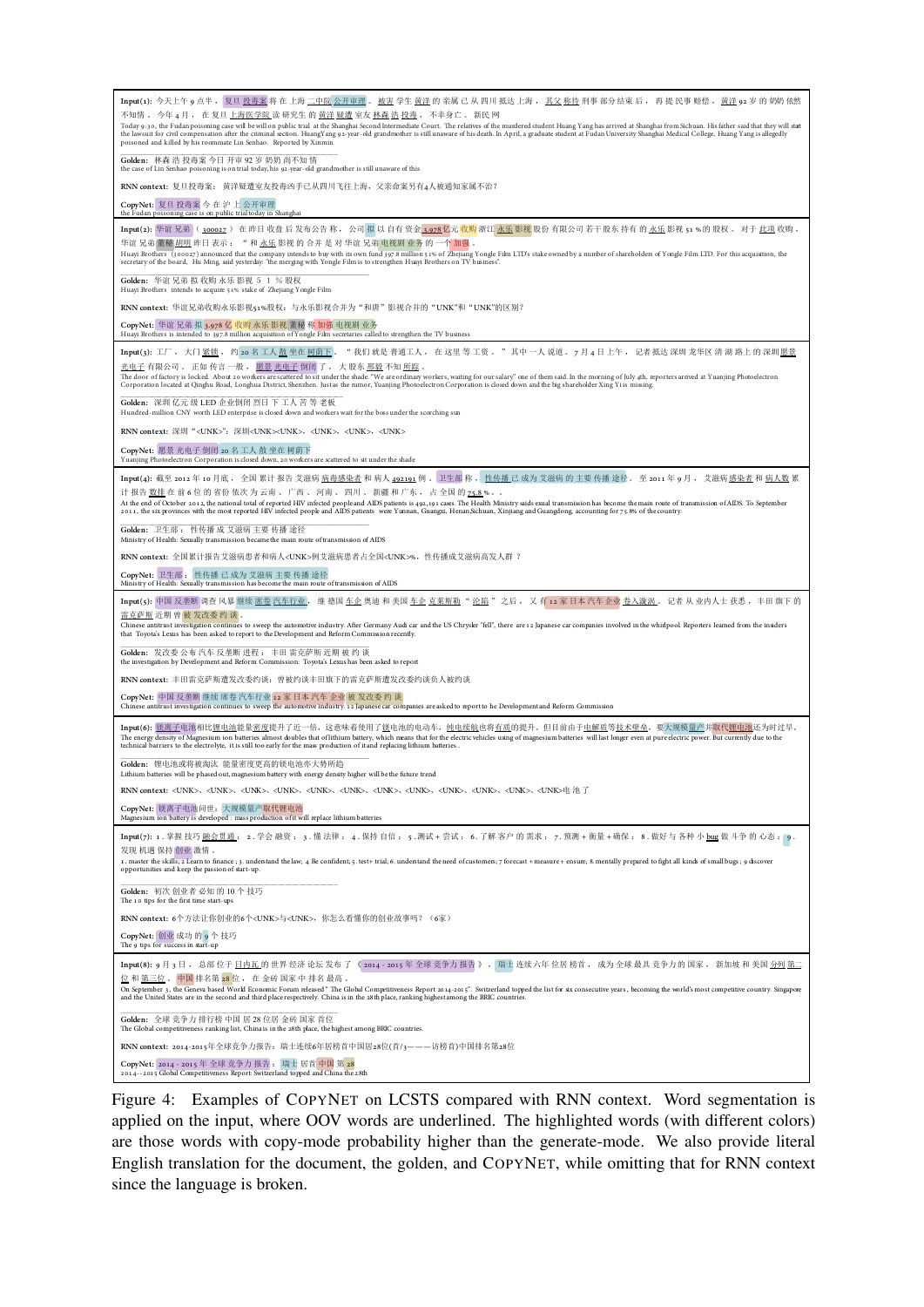one. One possible explanation is that a wordbased model, even with a much larger vocabulary  $(50,000$  words in Hu et al.  $(2015)$ , still has a large proportion of OOVs due to the large number of entity names in the summary data and the mistakes in word segmentation. COPYNET, with its ability to handle the OOV words with the copying mechanism, performs however slightly better with the word-based variant.

## 5.2.1 Case Study

As shown in Figure 4, we make the following interesting observations about the summary from COPYNET: 1) most words are from copy-mode, but the summary is usually still fluent; 2) COPY-NET tends to cover consecutive words in the original document, but it often puts together segments far away from each other, indicating a sophisticated coordination of content-based addressing and location-based addressing; 3) COPYNET handles OOV words really well: it can generate acceptable summary for document with many OOVs, and even the summary itself often contains many OOV words. In contrast, the canonical RNN-based approaches often fail in such cases.

It is quite intriguing that COPYNET can often find important parts of the document, a behavior with the characteristics of extractive summarization, while it often generate words to "connect" those words, showing its aspect of abstractive summarization.

## 5.3 Single-turn Dialogue

In this experiment we follow the work on neural dialogue model proposed in (Shang et al., 2015; Vinyals and Le, 2015; Sordoni et al., 2015), and test COPYNET on single-turn dialogue. Basically, the neural model learns to generate a response to user's input, from the given (input, response) pairs as training instances.

Dataset: We build a simple dialogue dataset based on the following three instructions:

- 1. Dialogue instances are collected from Baidu Tieba<sup>3</sup> with some coverage of conversations of real life e.g., greeting and sports, etc.
- 2. Patterns with slots like

hi, my name is  $x \rightarrow h$ i, x are mined from the set, with possibly multiple responding patterns to one input.

3. Similar with the synthetic dataset, we enlarge the dataset by filling the slots with suitable subsequence (e.g. name entities, dates, etc.)

To make the dataset close to the real conversations, we also maintain a certain proportion of instances with the response that 1) do not contain entities or 2) contain entities not in the input.

Experimental Setting: We create two datasets: DS-I and DS-II with slot filling on 173 collected patterns. The main difference between the two datasets is that the filled substrings for training and testing in DS-II have no overlaps, while in DS-I they are sampled from the same pool. For each dataset we use 6,500 instances for training and 1,500 for testing. We compare COPYNET with canonical RNNSearch, both character-based, with the same model configuration in Section 5.1.

|                                    | DS-I $(\%)$  |              |              | DS-II $(\% )$ |
|------------------------------------|--------------|--------------|--------------|---------------|
| Models                             | Top1         | Top10        | Top1         | Top10         |
| <b>RNNSearch</b><br><b>COPYNET</b> | 44.1<br>61.2 | 57.7<br>71.0 | 13.5<br>50.5 | 15.9<br>64.8  |

Table 4: The decoding accuracy on the two testing sets. Decoding is admitted success only when the answer is found exactly in the Top-K outputs.

We compare COPYNET and RNNSearch on DS-I and DS-II in terms of top-1 and top-10 accuracy (shown in Table 4), estimating respectively the chance of the top-1 or one of top-10 (from beam search) matching the golden. Since there are often many good responses to an input, top-10 accuracy appears to be closer to the real world setting.

As shown in Table 4, COPYNET significantly outperforms RNNsearch, especially on DS-II. It suggests that introducing the copying mechanism helps the dialogue system master the patterns in dialogue and correctly identify the correct parts of input, often proper nouns, to replicate in the response. Since the filled substrings have no overlaps in DS-II, the performance of RNNSearch drops significantly as it cannot handle words unseen in training data. In contrast, the performance of COPYNET only drops slightly as it has learned to fill the slots with the copying mechanism and relies less on the representation of the words.

## 5.3.1 Case Study

As indicated by the examples in Figure 5, COPY-NET accurately replicates the critical segments from the input with the copy-mode, and generates

<sup>3</sup> http://tieba.baidu.com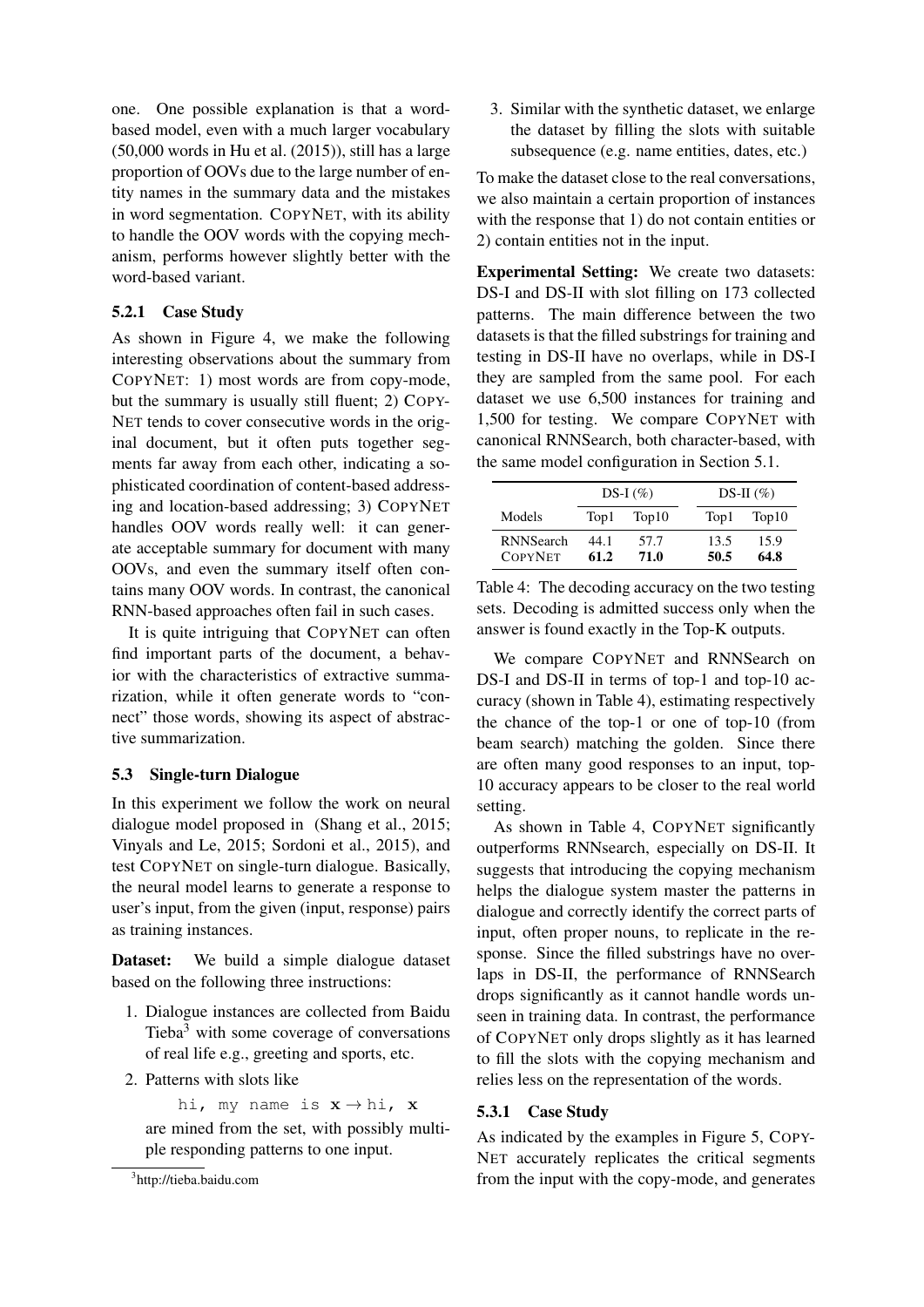| Input(1): | 我出生在上海。<br>/I was born in Shanghai                                     | О                   |                                                                                       | Golden: 真巧, 我也来自上海, 老乡啊! /What a coincidence, I also come from Shanghai, we are fellow townsman!<br><b>X</b> RNNSearch: 真巧, 我也来自海南, 老乡啊! /What a coincidence, I also come from Hainan, we are fellow townsman!<br>CopyNet: 真巧, 我也来自上海, 老乡啊! /What a coincidence, I also come from Shanghai, we are fellow townsman! |
|-----------|------------------------------------------------------------------------|---------------------|---------------------------------------------------------------------------------------|---------------------------------------------------------------------------------------------------------------------------------------------------------------------------------------------------------------------------------------------------------------------------------------------------------------------|
|           | Input(2): 今天去爬黄山吗?<br>/Shall we climbing Huangshan?                    | О                   | Golden: 去爬泰山吧, 黄山没意思!<br><b>X</b> RNNSearch: 去爬长白山吧, 衡山没意思!<br>CopyNet: 去爬嵩山吧, 黄山没意思! | /Climb Taishan. Huangshan is boring!<br>/Climb Changbaishan, Hengshan is boring!<br>/Climb Songshan, Huangshan is boring!                                                                                                                                                                                           |
| Input(3): | 你喜欢喝雪碧还是喜欢可乐?<br>/Would you like to drink Sprite or Coke? X RNNSearch: | Golden:<br>CopyNet: | 都不喜欢, 谢谢!<br>我喜欢喝蜂蜜!<br>我喜欢喝可乐!                                                       | /Not at all. thanks!<br>/I like to drink honey!<br>/I like to drink coke!                                                                                                                                                                                                                                           |
| Input(4): | 我大青岛四季宜人<br>/Our great Oingdao has a good weather!                     | $\Omega$            | Golden: 壮我大青岛~~~<br><b>X</b> RNNSearch: 壮我大哈尔滨~~~<br>CopyNet: 壮我大青岛~~~                | /Our Qingdao is great $\sim\sim$<br>/Our Harbin is great~~~<br>/Our Qingdao is great~~~                                                                                                                                                                                                                             |
|           | Input(5):   女儿会游蝶泳<br>7Daughter can swim butterfly?                    | Golden:<br>O        | 我连游泳都不会T^T<br>● RNNSearch: 我连游泳都不会T^T<br>CopyNet: 我连游泳都不会T^T                          | /Leannot swim at all T^T<br>/Leannot swim at all T^T<br>/I cannot swim at all T <sup>^</sup> T                                                                                                                                                                                                                      |
| Input(6): | 苏有朋是谁?<br><b>Who</b> is Su You Peng?                                   |                     | Golden:苏有朋是一个男明星。<br>XRNNSearch: 吴亦凡是一个男明星。<br>CopyNet: 苏有是一个男明星。                     | /Su You Peng is a male star.<br>/Wu Yifan is a male star.<br>/Su You is a male star                                                                                                                                                                                                                                 |

Figure 5: Examples from the testing set of DS-II shown as the input text and golden, with the outputs of RNNSearch and CopyNet. Words in red rectangles are unseen in the training set. The highlighted words (with different colors) are those words with copy-mode probability higher than the generate-mode. Green cirles (meaning correct) and red cross (meaning incorrect) are given based on human judgment on whether the response is appropriate.

the rest of the answers smoothly by the generatemode. Note that in (2) and (3), the decoding sequence is not exactly the same with the standard one, yet still correct regarding to their meanings. In contrast, although RNNSearch usually generates answers in the right formats, it fails to catch the critical entities in all three cases because of the difficulty brought by the unseen words.

## 6 Related Work

Our work is partially inspired by the recent work of Pointer Networks (Vinyals et al., 2015a), in which a pointer mechanism (quite similar with the proposed copying mechanism) is used to predict the output sequence directly from the input. In addition to the difference with ours in application, (Vinyals et al., 2015a) cannot predict outside of the set of input sequence, while COPYNET can naturally combine generating and copying.

COPYNET is also related to the effort to solve the OOV problem in neural machine translation. Luong et al. (2015) introduced a heuristics to postprocess the translated sentence using annotations on the source sentence. In contrast COPYNET addresses the OOV problem in a more systemic way with an end-to-end model. However, as COPY-NET copies the exact source words as the output, it cannot be directly applied to machine translation. However, such copying mechanism can be naturally extended to any types of references except for the input sequence, which will help in applications with heterogeneous source and target sequences such as machine translation.

The copying mechanism can also be viewed as carrying information over to the next stage without any nonlinear transformation. Similar ideas are proposed for training very deep neural networks in (Srivastava et al., 2015; He et al., 2015) for classification tasks, where shortcuts are built between layers for the direct carrying of information.

Recently, we noticed some parallel efforts towards modeling mechanisms similar to or related to copying. Cheng and Lapata (2016) devised a neural summarization model with the ability to extract words/sentences from the source. Gulcehre et al. (2016) proposed a pointing method to handle the OOV words for summarization and MT. In contrast, COPYNET is more general, and not limited to a specific task or OOV words. Moreover, the softmaxCOPYNET is more flexible than gating in the related work in handling the mixture of two modes, due to its ability to adequately model the content of copied segment.

# 7 Conclusion and Future Work

We proposed COPYNET to incorporate copying into the sequence-to-sequence learning framework. For future work, we will extend this idea to the task where the source and target are in heterogeneous types, for example, machine translation.

## Acknowledgments

This work is supported in part by the China National 973 Project 2014CB340301.